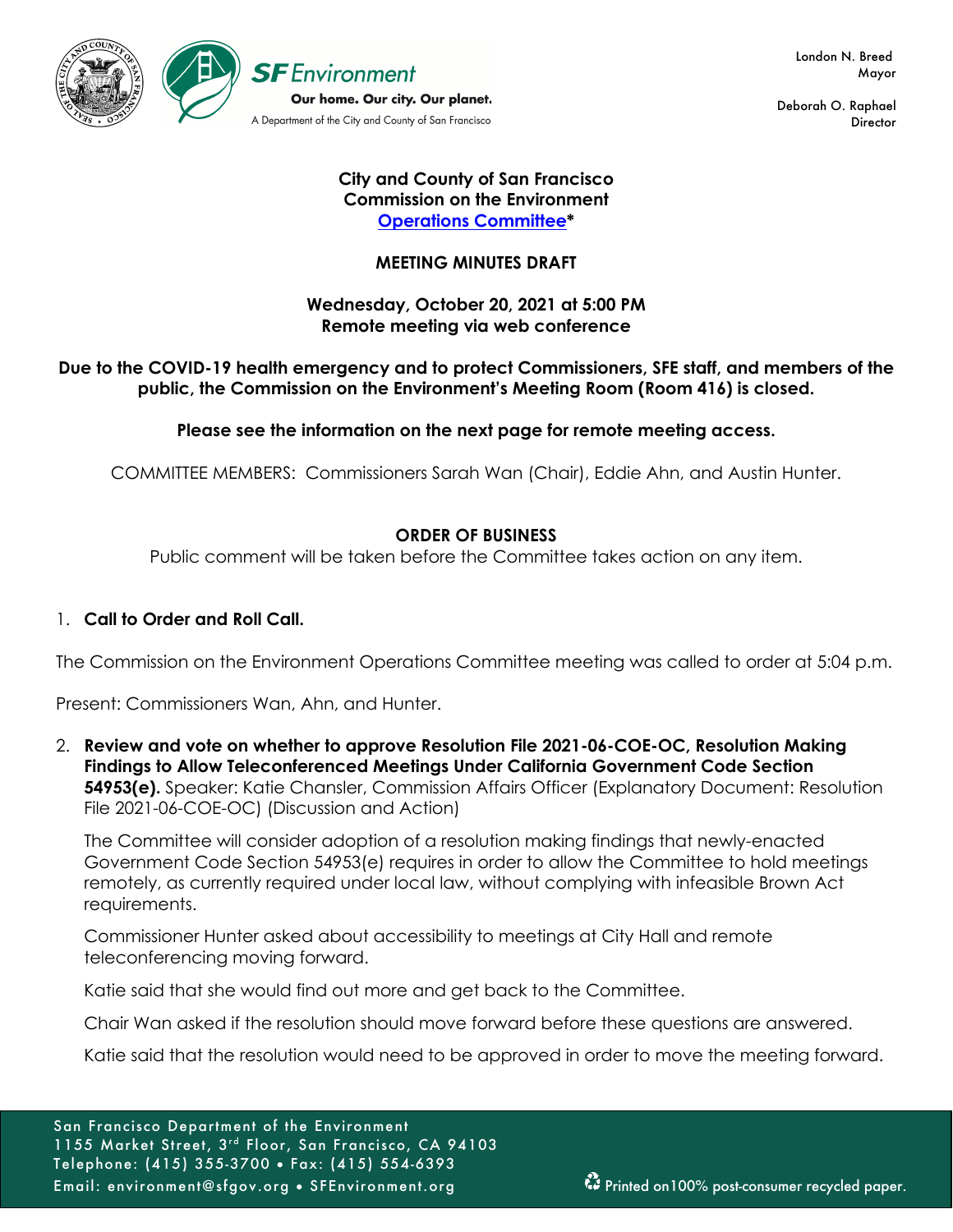There was no public comment.

Upon a motion by Commissioner Ahn, and a second by Commissioner Hunter, the resolution was approved without objection. (Ayes: Commissioners Ahn, Hunter, and Wan. Noes: None)

3. **Approval of minutes of the July 21, 2021 Commission on the Environment Operations Committee meeting.** (Explanatory Document: July 21, 2021 Draft Minutes) (Discussion and Possible Action)

There was no public comment.

Upon a motion by Commissioner Ahn, and a second by Commissioner Hunter, the minutes were approved without objection. (Ayes: Commissioners Ahn, Hunter, and Wan. Noes: None)

4. **General Public Comment.** Members of the public may address the Committee on matters that are within the Committee's jurisdiction and are not on today's agenda.

There was no public comment.

5. **Presentation on Learnings from Residential Food Waste Market Research.** Speaker: Sara LaBatt, EMC Research. (Discussion)

Asia Meshack, Head of Communications and Community Engagement, introduced the item.

Sara LaBatt presented on food waste market research that was conducted.

Asia shared more about a potential behavior change campaign.

Chair Wan spoke about food buying limitations in certain residential areas and reflected on other contributors to food waste.

Commissioner Hunter asked if there were any questions around behavior changes.

Sara said that they found many people who said they would change their behavior and cared about the issue.

Commissioner Hunter asked about performance indicators and the ideal outcomes of the behavior change campaign.

Asia gave examples from past campaigns and talked about identifying ways to measure success.

Sara added that the survey was built with the intention of measuring success against the responses.

There was no public comment.

6. **Presentation on the Climate Action Plan Racial and Social Equity Assessment Tool.** Speaker: Sraddha Mehta, Senior Environmental Justice Coordinator. (Explanatory Document: Draft Climate Action Plan Racial and Social Equity Assessment) (Discussion)

Cyndy Comerford, Climate Program Manager, introduced the item.

Sraddha Mehta presented on the assessment tool.

Commissioner Ahn asked if this would also be applied to other programs such as the carbon fund.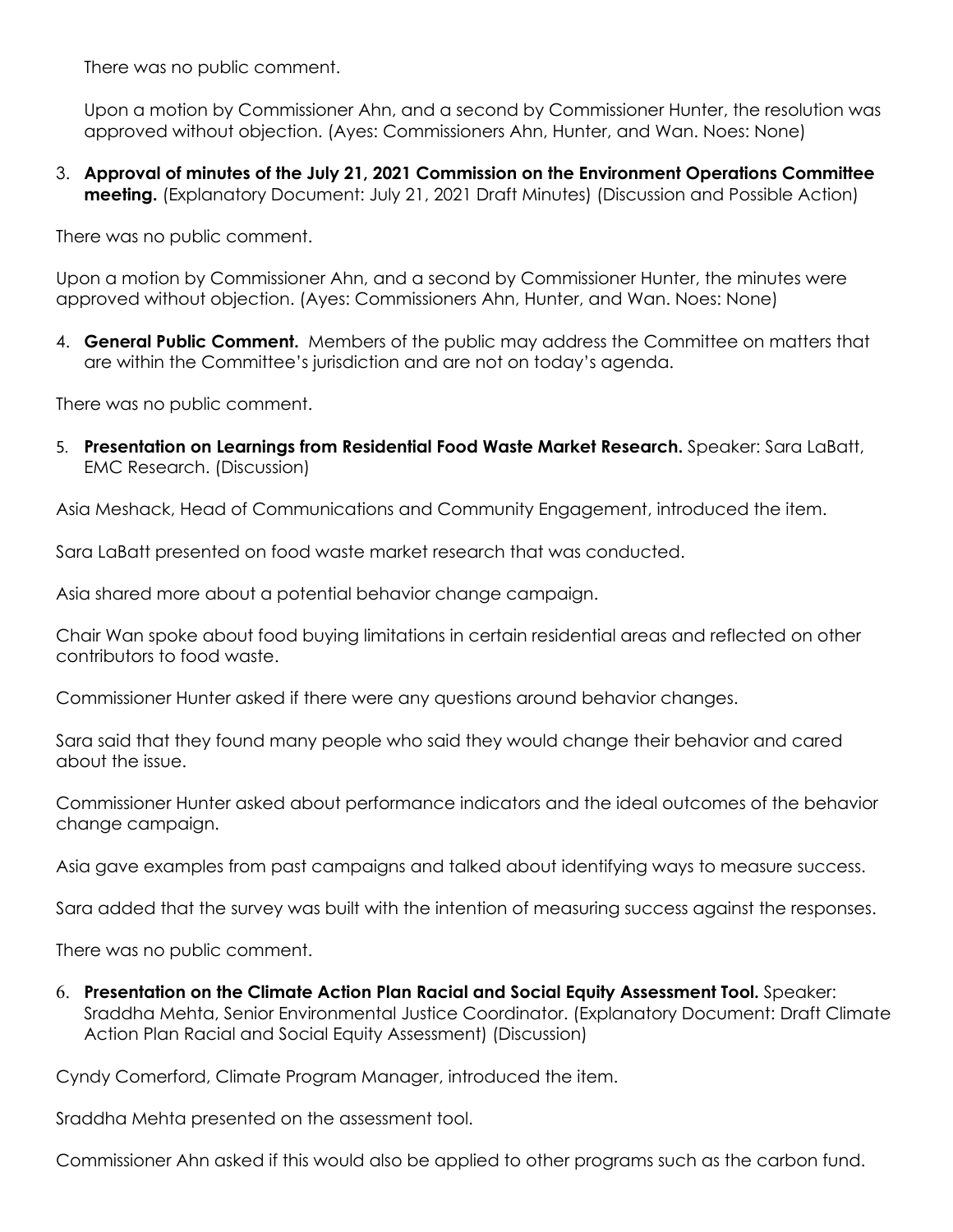Sraddha said that the plan it to use the tool across the department.

Commissioner Hunter asked about accountability and how the Department could ensure follow through.

Sraddha said that departments will need to report against equity metrics and work with the Office of Racial Equity.

Commissioner Hunter asked what will be done if metrics are not achieved.

Sraddha said that the metrics have been created to be achievable.

Cyndy mentioned that a public dashboard will be developed to showcase this information.

There was no public comment.

7. **Presentation on Updates to the Department's Record Retention Policy.** Speaker: Katie Chansler, Commission Affairs Officer. (Explanatory Document: Draft 2021 Department of the Environment Record Retention Policy) (Discussion)

Katie presented on the updated policy.

Chair Wan asked if the only new parts of the policy were addressing email and digital records.

Katie clarified that the entire policy has been undated to be more extensive.

Chair Wan asked if the policy is required to be updated after a certain amount of time.

Katie said that there was a staff desire to update the policy.

Chair Wan asked about the timeline for next steps and when it will come back to the full Commission.

Katie clarified the timeline and said it would most likely be brought back to the Commission at the beginning of 2022.

There was no public comment.

8. **New Business/Future Agenda Items.** Charles Sheehan, Chief Policy and Public Affairs Officer (Discussion)

Charles reviewed the dates for upcoming meetings and potential future agenda items.

Chair Wan asked about the mayor's instructions for the budget process.

Charles said that they would most likely be shared at the beginning of the year.

Commissioner Hunter asked if there is anything that could be done to prepare for the budget process.

Charles said that there will be more to be done at the beginning of the year.

There was no public comment.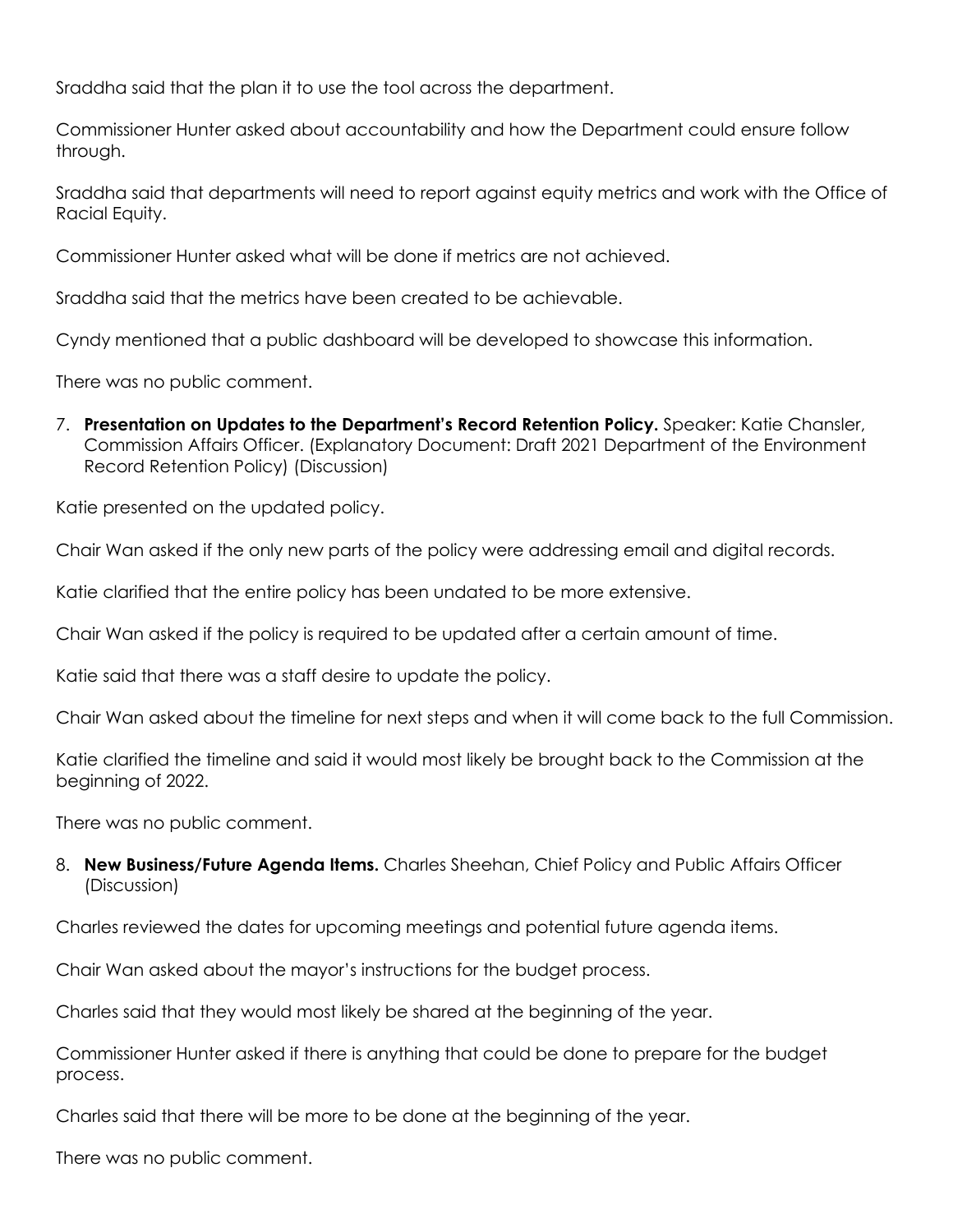## **9. Adjournment.**

The meeting was adjourned at 6:44pm.

**The next meeting of the Commission on the Environment Operations Committee is scheduled for Monday, January 10, 2022, at 5:00 p.m. In compliance with the San Francisco Health Officer's Order No. C19-07 directing all individuals to "shelter in place," and in compliance with the Mayor's emergency orders regarding the conduct of City meetings, public meetings of the Commission on the Environment and its committees will continue on a remote conferencing basis only at this time.**

### **Find out about upcoming deadlines, public hearings and meetings. Search the SFEnvironronment.org website for archived minutes and agendas.**

\*If a quorum of the Commission on the Environment is present, it will constitute a Special Meeting of the Commission on the Environment. The Commission Affairs Manager shall make a note of it in the minutes, and discussion shall be limited to items noticed on this agenda.

# **Remote Access to Information and Participation**

This meeting will be held remotely using video conferencing, through the WebEx Meetings platform, and by telephone for members of the public who are unable to attend using computers or smart devices.

# **Attending the Meeting: Watch or Listen**

Members of the public have the following options for attending the meeting:

Option 1: Watch the meeting using a computer or smart device by clicking on the following link:

### **https://ccsf.webex.com/ccsf/onstage/g.php?MTID=e39e47110dc75bb2168a29150cb89b3c4**

- If you are able to and would like to watch via your computer, please follow these instructions: i) Click on the link above; ii) Enter your first name, last name, and email address if desired; iii) Click "Join by Browser" (directly beneath the "Join Now" button);
- If you are able to watch via your smart mobile device: i) Download the Webex Meetings application; ii) Click on the link above; iii) Click "Join"; iv) Enter your name and email; v) Click "Ready to Join".

Option 2: Join the meeting by phone if you do not have access to a computer or smart device. Dial: **415-655-0001** and then enter the Access Code: **2489 267 1041**

## **Participating During Public Comment**

Members of the public will have opportunities to participate during public comment. The public is asked to wait for the particular agenda item before making a comment on that item. Comments will be addressed in the order they are received. When the moderator announces that the Committee is taking public comment, members of the public can:

Dial: **415-655-0001** and then enter the Access Code: **2489 267 1041**

1) Participate over the phone by pressing \*3 (this step is very important, as it will activate the "Raise Hand" icon in the Participant window).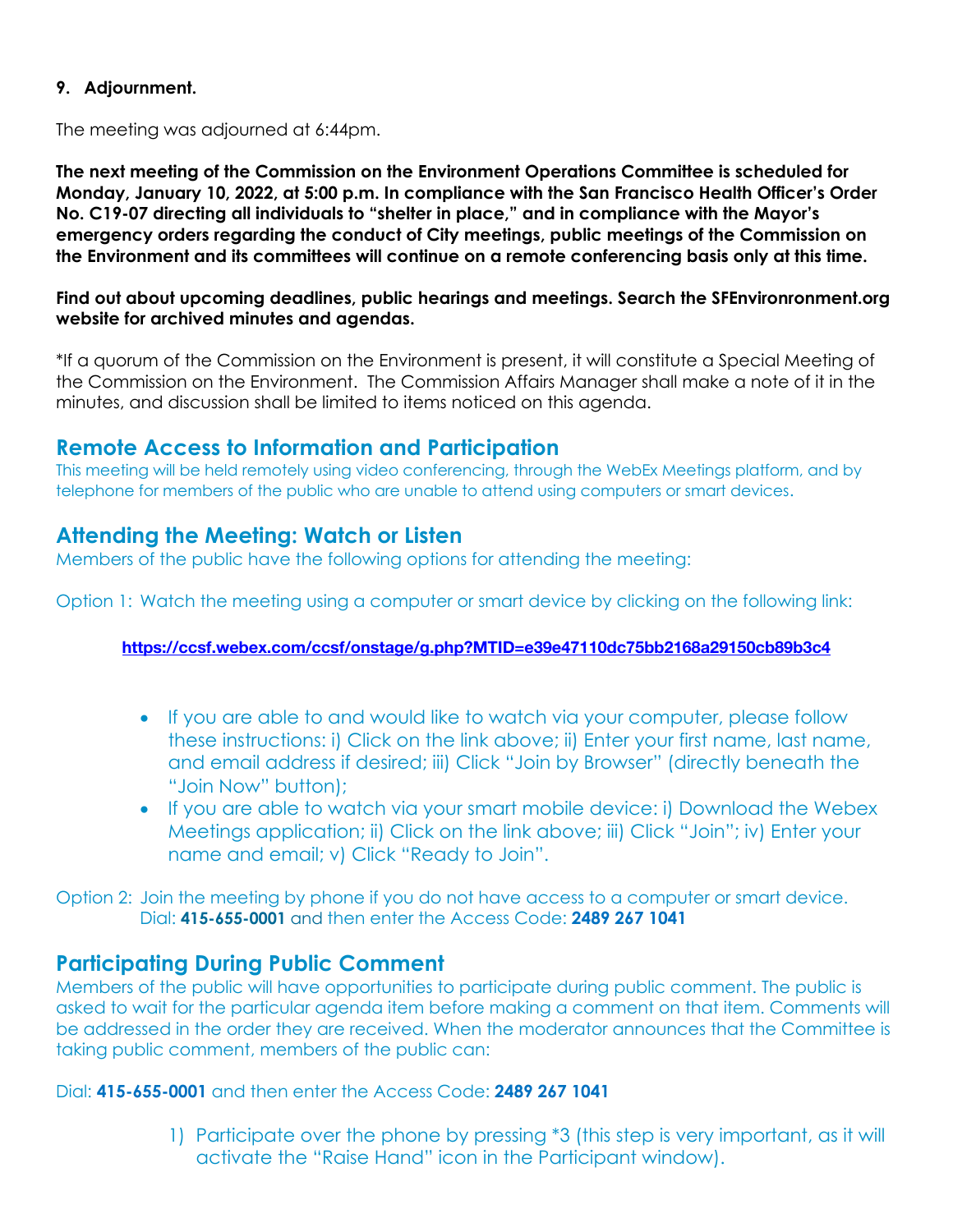Depending on the number of people also in line ahead of you, you may have to wait before it is your opportunity to speak. When it is your turn, you will be notified that your line has been unmuted, and it will be your opportunity to speak. Your line will be muted again when your allotted time expires.

In accordance with Governor Gavin Newsom's statewide order for all residents to "Stay at Home" and the numerous local and state proclamations, orders and supplemental directions - aggressive directives have been issued to slow down and reduce the spread of the COVID-19 virus. Copies of explanatory documents are available at 1) on the Commission's website http://www.sfenvironment.org/commission; (2) upon request to the Commission Affairs Officer, at telephone number 415-355-3709, or via e-mail at katie.chansler@sfgov.org.

## **Important Information**

The ringing of and use of cell phones, pagers and similar sound-producing electronic devices are prohibited at this meeting. Please be advised that the Chair may order the removal from the meeting room of any person(s) responsible for the ringing or use of a cell phone, pager, or other similar sound-producing electronic devices.

NOTE: Persons unable to attend the meeting may submit to the Committee, by the time the proceedings begin, written comments regarding the agenda items above. These comments will be made a part of the official public record and shall be brought to the attention of Committee Members. Any written comments should be sent to: Commission Affairs Officer, Department of the Environment, 1155 Market Street, 3rd Floor, San Francisco, CA 94103 by 5:00 p.m. on the day prior to the hearing. Comments that cannot be delivered to the Commission Affairs Officer by that time may be taken directly to the hearing at the location above. When bringing handouts to meetings, please photocopy on both sides of the paper and try to use post-consumer recycled or tree-free paper. Also, please bring sufficient copies of handouts for the Committee, the Commission Affairs Officer and the public.

### **Public Comment**

At this time, members of the public may address the Committee on items of interest that are within the subject matter jurisdiction of the Committee but are not on today's agenda. Public comment will be taken following each agendized item. Each member of the public may address the Committee for up to three minutes, unless otherwise announced by the President. If it is demonstrated that the comments by the public will exceed 15 minutes, the President may continue Public Comment to another time during the meeting.

The Brown Act forbids the Committee from taking action or discussing any item or issue not appearing on the posted agenda. This rule applies to issues raised in public comment as well. In response to public comment, not on an agendized item, the Committee is limited to:

1. Briefly responding to statements made or questions posed by members of the public, or

2. Request staff to report back on a matter at a subsequent meeting, or

3. Directing staff to place the item or issue on a future agenda (Government Code Section 54954.2(a).)

## **Disability Access**

Commission on the Environment Committee meetings will be held at City Hall, Room 421 in the Civic Center Area. City Hall is accessible to persons using wheelchairs and other assistive mobility devices. Ramps are available at the Grove, Van Ness and McAllister entrances. The closest accessible BART station is the Civic Center Station at United Nations Plaza and Market Street. Accessible MUNI lines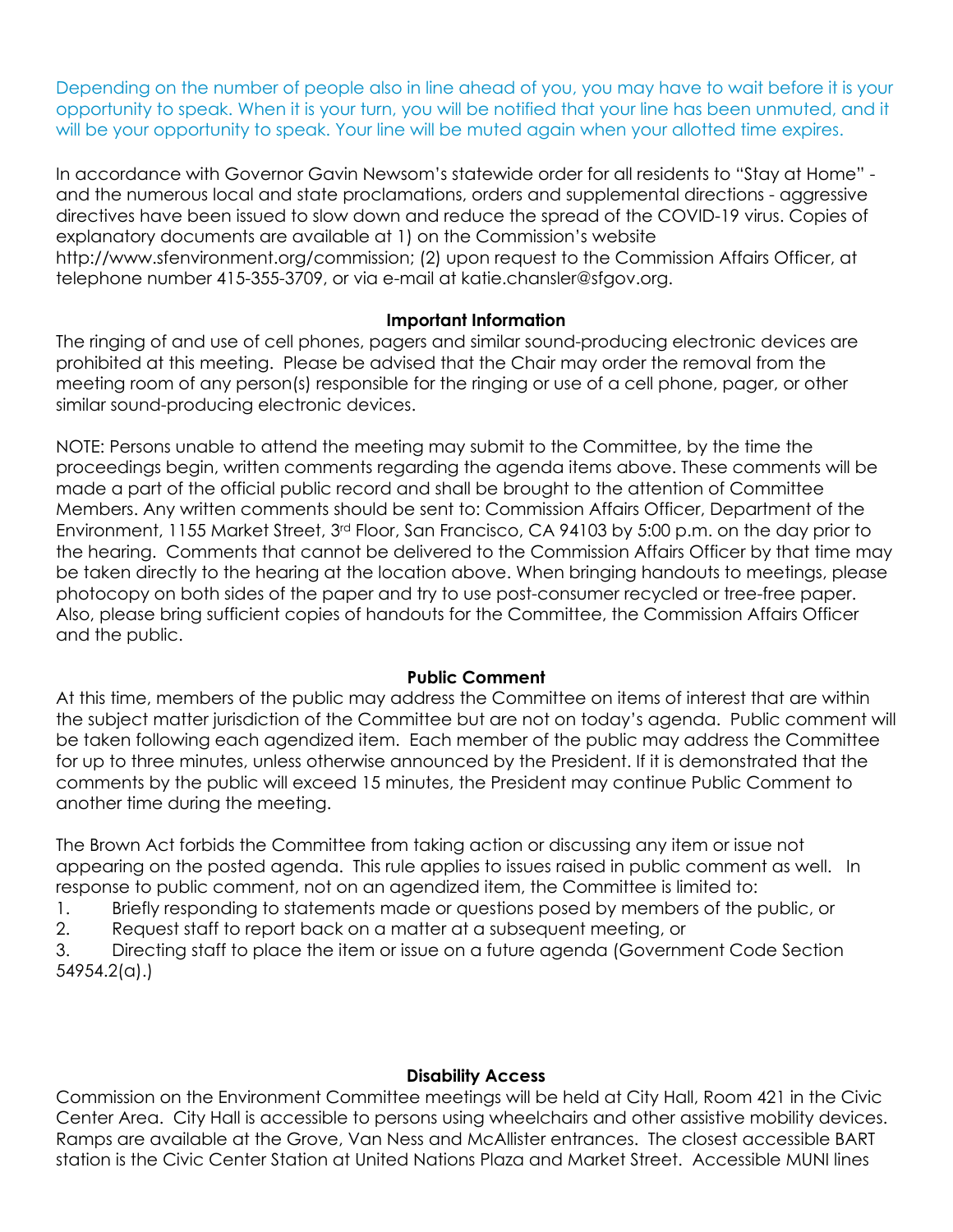serving this location are: #71 Haight/Noriega and the F Line to Market and Van Ness and the Metro Stations at Van Ness and Market and at Civic Center. For information about MUNI accessible services call (415) 923-6142. There is accessible curbside parking adjacent to City Hall on Grove Street and Van Ness Avenue and in the vicinity of the Veterans Building at 401 Van Ness Avenue adjacent to Davies Hall and the War Memorial Complex.

In order to assist the City's efforts to accommodate persons with severe allergies, environmental illnesses, multiple chemical sensitivity or related disabilities, attendees at public meetings are reminded that other attendees may be sensitive to various chemical based products. Please help the City accommodate these individuals. Individuals with chemical sensitivity or related disabilities should call the Mayor's Office on Disability at (415) 554-6789 or (415) 554-6799 (TTY) for additional information.

The following services are available on request 72 hours prior to the meeting; except for Monday meetings, for which the deadline shall be 4:00 p.m. of the last business day of the preceding week: For American sign language interpreters or the use of a reader during a meeting, a sound enhancement system, and/or alternative formats of the agenda and minutes, please contact Katie Chansler at (415) 355-3709 to make arrangements for the accommodation. Late requests will be honored, if possible.

### **Language Access**

Per the Language Access Ordinance (Chapter 91 of the San Francisco Administrative Code), Chinese, Spanish and or Filipino (Tagalog) interpreters will be available upon requests. Meeting Minutes may be translated, if requested, after they have been adopted by the Commission. Assistance in additional languages may be honored whenever possible. To request assistance with these services please contact the Commission Affairs Officer at 415-355-3709 or katie.chansler@sfgov.org at least 48 hours in advance of the hearing. Late requests will be honored if possible.

#### **語言服務**

根據語言服務條例(三藩市行政法典第91章),中文、西班牙語和/或菲律賓語 (泰加洛語)傳譯人員在收到要求 後將會提供傳譯服務。翻譯版本的會議記錄可在委員會通過後透過要求而提供。其他語言協助在可能的情況下也 將可提供。上述的要求,請於會議前最少48小時致電 415-355-3709或電郵至katie.chansler@sfgov.org向委員 會秘書提出。逾期提出的請求,若可能的話,亦會被考慮接納。

#### **Acceso A Idioma**

De acuerdo con la Ordenanza de Acceso a Idiomas "Language Access Ordinance" (Capítulo 91 del Código Administrativo de San Francisco "Chapter 91 of the San Francisco Administrative Code") intérpretes de chino, español y/o filipino (tagalo) estarán disponibles de ser requeridos. Las minutas podrán ser traducidas, de ser requeridas, luego de ser aprobadas por la Comisión. La asistencia en idiomas adicionales se tomará en cuenta siempre que sea posible. Para solicitar asistencia con estos servicios favor comunicarse con el Secretario de la Comisión al 415-355-3709,

o katie.chansler@sfgov.org por lo menos 48 horas antes de la reunión. Las solicitudes tardías serán consideradas de ser posible.

#### **Access Sa Wika**

Ayon sa Language Access Ordinance (Chapter 91 ng San Francisco Administrative Code), maaaring mag-request ng mga tagapagsalin sa wikang Tsino, Espanyol, at/o Filipino (Tagalog). Kapag hiniling, ang mga kaganapan ng miting ay maaring isalin sa ibang wika matapos ito ay aprobahan ng komisyon. Maari din magkaroon ng tulong sa ibang wika. Sa mga ganitong uri ng kahilingan,